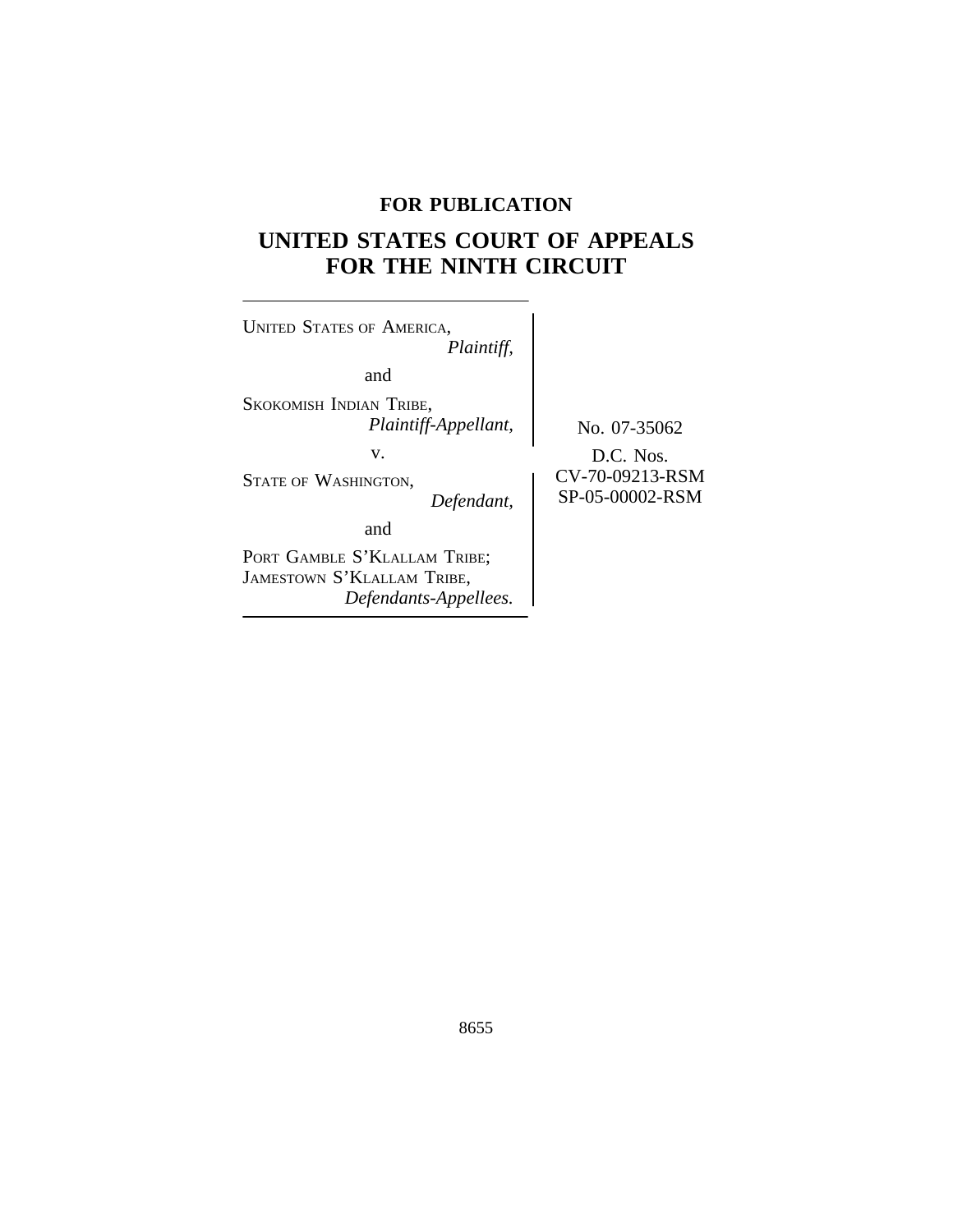| <b>UNITED STATES OF AMERICA;</b><br>SKOKOMISH INDIAN TRIBE,<br><i>Plaintiffs,</i>                                                                                                                                    |                                               |
|----------------------------------------------------------------------------------------------------------------------------------------------------------------------------------------------------------------------|-----------------------------------------------|
| v.<br><b>STATE OF WASHINGTON,</b><br>Defendant,<br>and<br>PORT GAMBLE S'KLALLAM TRIBE;<br>JAMESTOWN S'KLALLAM TRIBE,<br>Defendants-Appellees,<br>v.<br>LOWER ELWHA KLALLAM TRIBE,<br>Plaintiff-intervenor-Appellant. | No. 07-35124<br>$D.C.$ No.<br>CV-70-09213-RSM |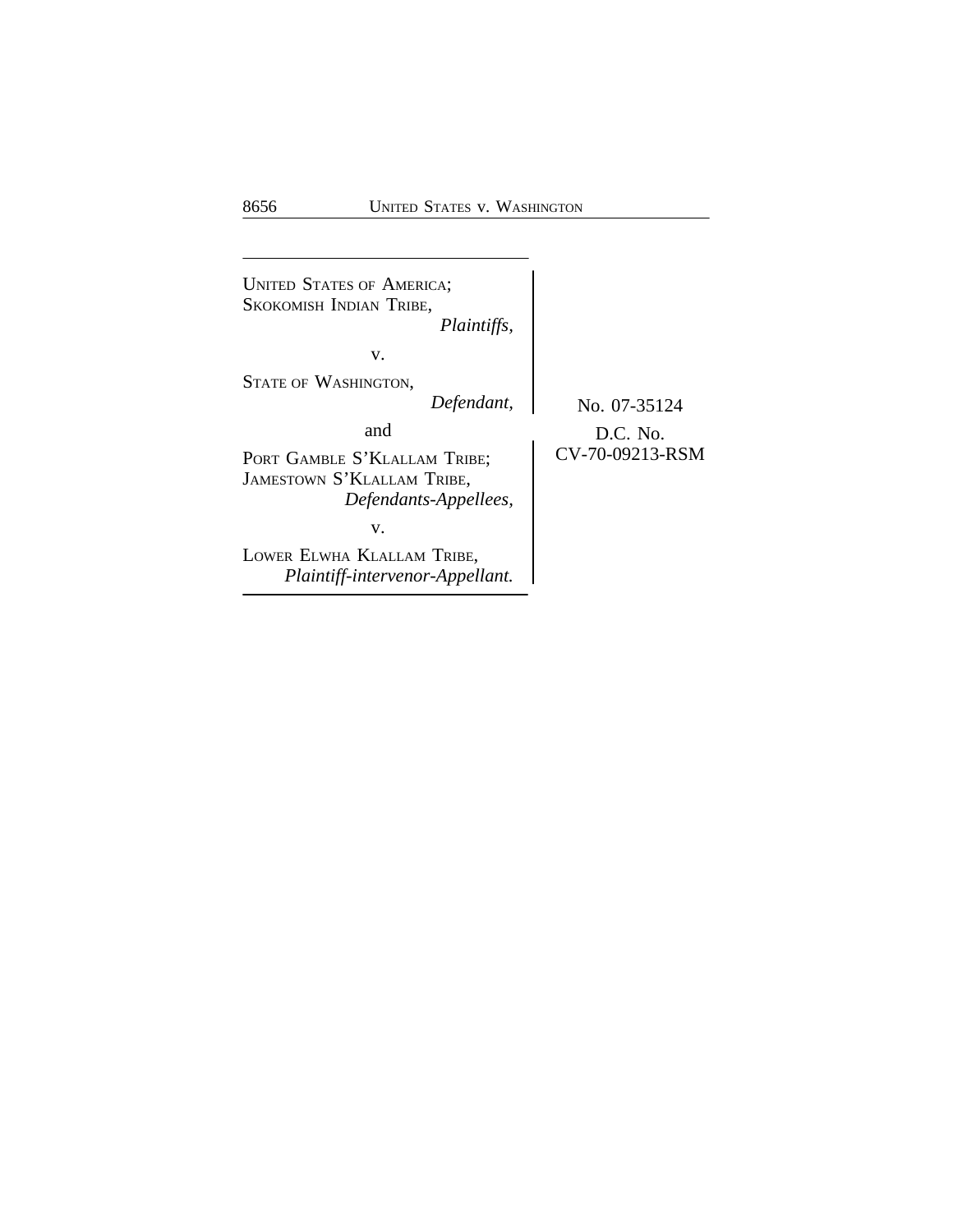

Appeal from the United States District Court for the Western District of Washington Ricardo S. Martinez, District Judge, Presiding

Argued and Submitted October 21, 2008—Seattle, Washington

Filed July 13, 2009

Before: Diarmuid F. O'Scannlain, Pamela Ann Rymer, and Andrew J. Kleinfeld, Circuit Judges.

Opinion by Judge Kleinfeld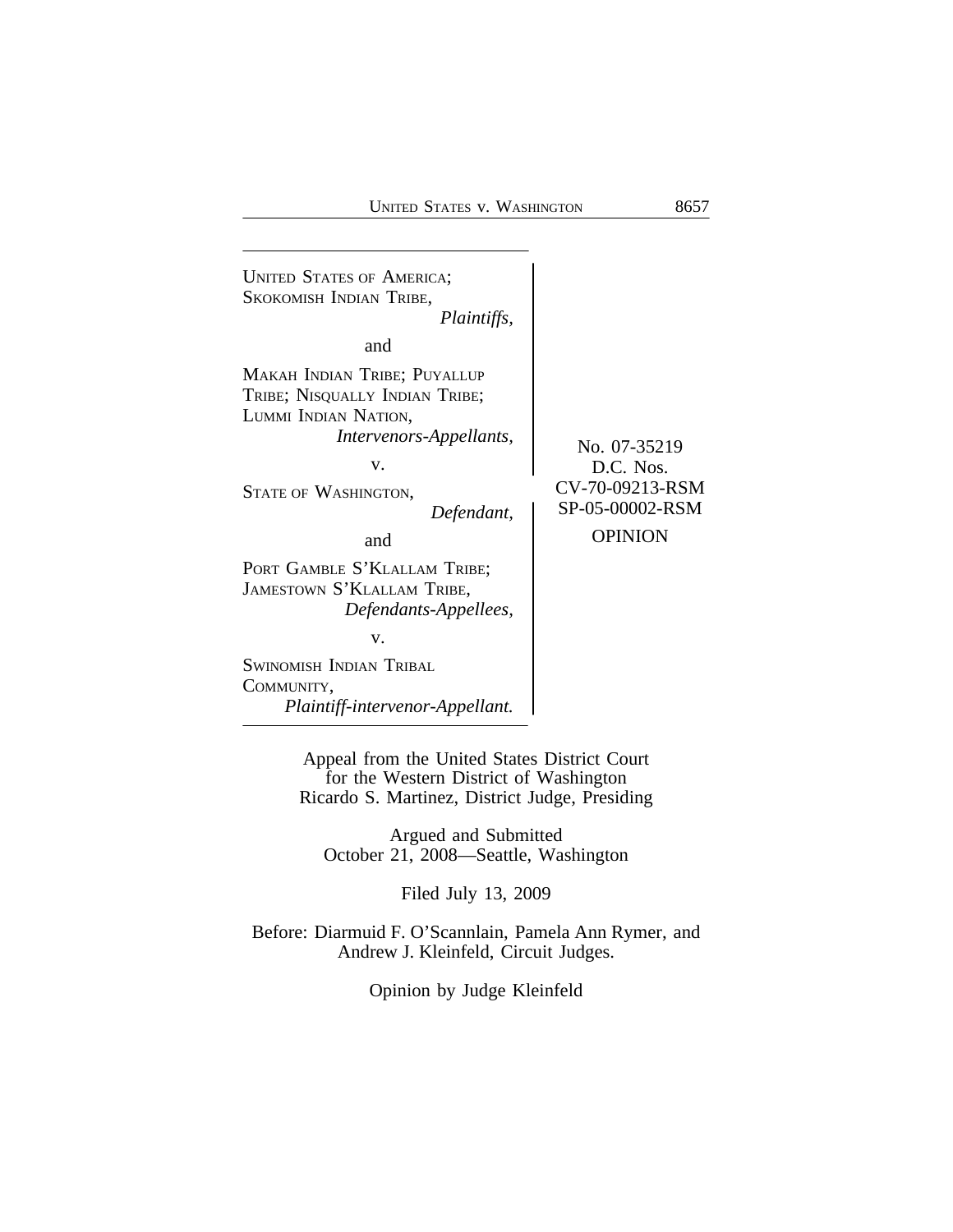## **COUNSEL**

Douglas B. L. Endreson, Sonosky, Chambers, Sachse, Endreson & Perry, LLP, Washington, D.C., for appellant Skokomish Indian Tribe.

Lori Ellen Nies (briefed), Skokomish Indian Tribe, Skokomish Nation, Washington, for appellant Skokomish Indian Tribe.

Lorane F. Hebert, Hogan & Hartson, LLP, Washtington, D.C., for appellant Lower Elwha Klallam Tribe.

Richard M. Berley, Ziontz, Chestnut, Varnell, Berley & Slonim, Seattle, Washington, for appellant Makah Tribe.

David West (briefed), Garvey, Schubert & Barer, Seattle, Washington, for appellant Quileute Tribe.

Samuel J. Stiltner (briefed), Law Office of Puyallup Indian Tribe, Tacoma, Washington, for appellant Puyallup Tribe.

Harold Chesnin (briefed), Office of Tribal Attorney Upper Skagit Indian Tribe, Sedro Woolley, Washington, for appellant Upper Skagit Tribe.

Daniel A. Raas (briefed), Raas, Johnsen & Stuen, P.S., Office of Special Counsel, Bellingham, Washington, for appelllant Lummi Nation.

Bill Tobin (briefed), Office of Tribal Attorney Nisqually Indian Tribe, Vashon, Washington, for appellant Nisqually Tribe.

Kevin Lyon (briefed), Office of Tribal Attorney Squaxin Island Indian Tribe, Shelton, Washington, for appellant Squaxin Island Tribe.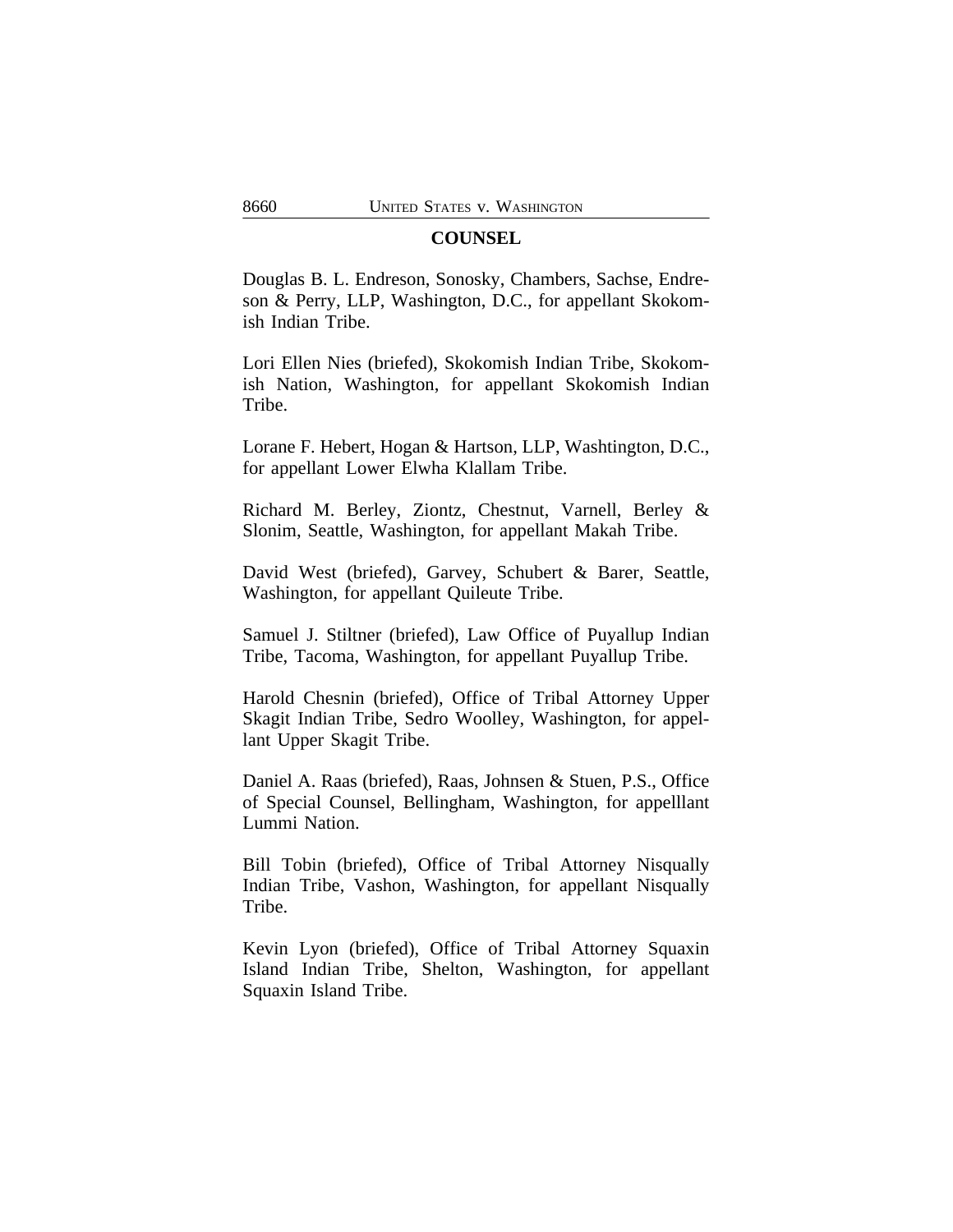Eric Nielsen (briefed), Nielsen, Broman & Koch, Seattle, Washington, for appellant Quinault Indian Nation.

James M. Jannetta (briefed), Swinomish Indian Tribal Community, LaConner, Washington, for appellant Swinomish Indian Tribal Community.

Lauren P. Rasmussen, Law Offices of Lauren P. Rasmussen, PLLC, Seattle, Washington, for appellees.

## **OPINION**

#### KLEINFELD, Circuit Judge:

In substance, one Indian tribe seeks against other tribes an equitable apportionment of a shared fishery. Though this case was filed as a proceeding in the still pending 1970 district court case of *United States v. Washington*,<sup>1</sup> neither the United States nor the State of Washington asserts a claim or defends against one.

## I. Facts.

In the 1850s, the United States signed a series of treaties with the tribes of the Pacific Northwest.**<sup>2</sup>** These treaties were between the tribes and the United States, and did not purport to settle disputes between different tribes.**<sup>3</sup>** "The Tribes ceded

**<sup>1</sup>**Complaint, *United States v. Washington*, No. 70-9213, Dkt. No. 1 (W.D. Wash. Sept. 18, 1970).

**<sup>2</sup>** *See, e.g.*, Treaty of Point No Point (Jan. 26, 1855), 12 Stat. 933 (1859); Treaty of Point Elliot (Jan. 22, 1855), 12 Stat. 927 (1859). *See generally Washington v. Wash. State Commercial Passenger Fishing Vessel Ass'n*, 443 U.S. 658, 661-69 (1979).

**<sup>3</sup>** *See, e.g.*, Treaty of Point No Point, 12 Stat. at 933 ("Treaty between the United States of America and the S'Klallam Indians"); Treaty of Point Eliott, 12 Stat. at 927 ("Treaty between the United States and the Dwamish, Suquamish and other allied and subordinate Tribes of Indians in Washington Territory").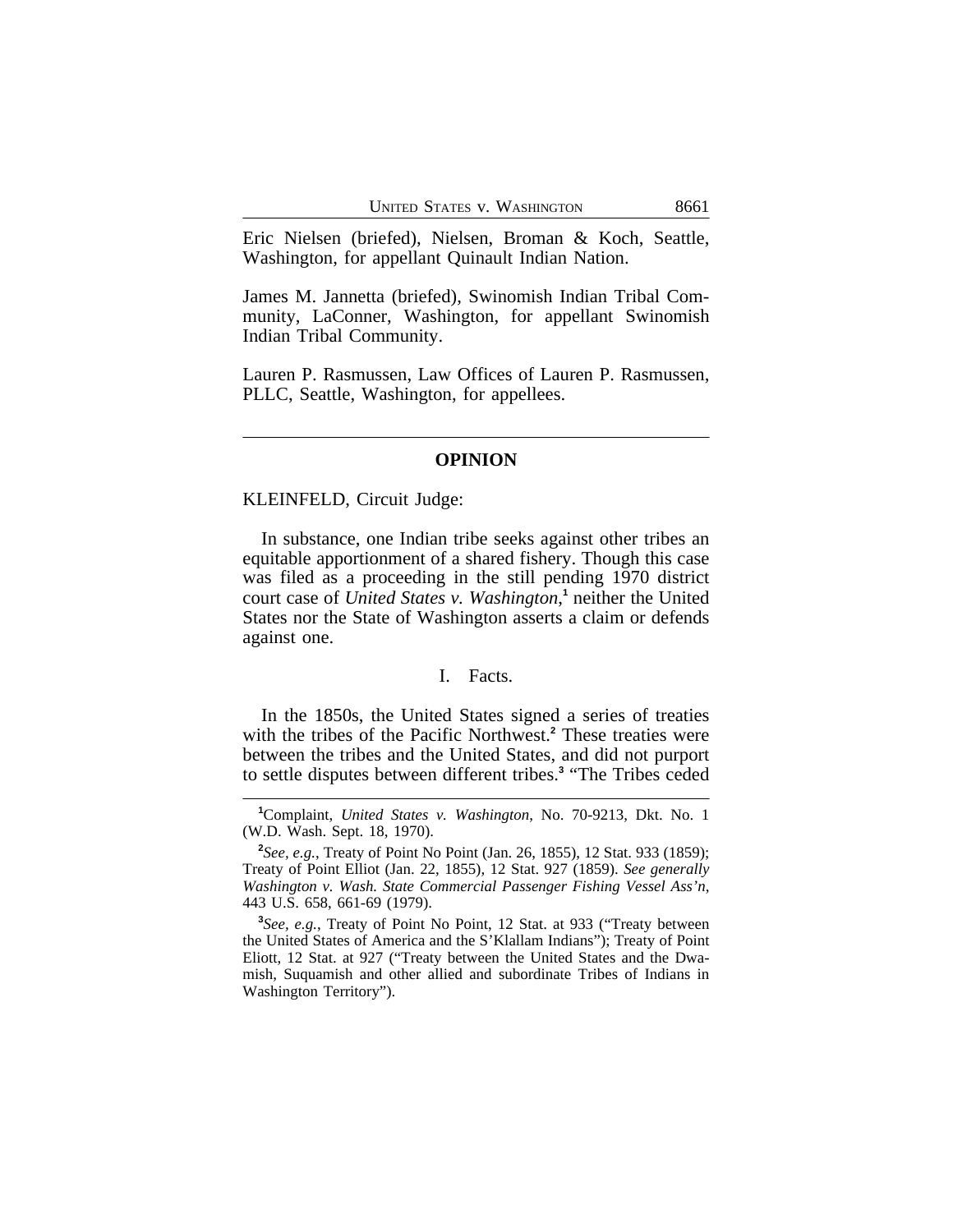their aboriginal lands to the United States for settlement, receiving in exchange exclusive title to defined lands, free medical care, schools, occupational training, and annuity payments."**<sup>4</sup>** What matters for this case is that the treaties also reserved to the tribes the "right of taking fish . . . in common with all citizens of the United States." **5**

In 1970, the United States in *United States v. Washington***<sup>6</sup>** sued the state government to enforce the treaties on behalf of the Indians. The complaint sought an injunction to prevent the State of Washington from "enforcing the provisions of state laws or regulations in such manner as to prevent or restrict members of said tribes from taking fish . . . without previously having established that the imposition of state regulation is necessary for the conservation of fish."<sup>7</sup> No injunction was sought against any tribe by any party.

As part of his lengthy and detailed opinions in that (and technically still this) case,**<sup>8</sup>** Judge Boldt described the treaty fishing right as "a reserved right, which is linked to the marine and freshwater areas where the Indians fished during treaty times, and which exists in part to provide a volume of fish which is sufficient to the fair needs of the tribes." **9** A tribe

**<sup>9</sup>***Decision I*, 384 F. Supp. at 401 ¶ 20.

**<sup>4</sup>***United States v. Washington*, 157 F.3d 630, 638 (9th Cir. 1998). For a general overview of the history of the treaties and the ensuing fishing rights litigation, see *id.* at 638-41.

**<sup>5</sup>**Treaty of Point No Point, 12 Stat. at 934.

**<sup>6</sup>***United States v. Washington*, 384 F. Supp. 312 (W.D. Wash. 1974) [hereinafter *Decision I*].

**<sup>7</sup>**Complaint, *United States v. Washington*, No. 70-9213, Dkt. No. 1, at 12 (W.D. Wash. Sept. 18, 1970).

**<sup>8</sup>** Judge Boldt's initial decision was over 100 pages long. After that decision, he and other district judges have issued a number of decisions determining the nature and location of specific tribes' reserved fishing rights and related matters. See, e.g., *United States v. Washington*, 459 F. Supp. 1020 (W.D. Wash. 1978) [hereinafter *Decision II*]; *United States v. Washington*, 626 F. Supp. 1405 (W.D. Wash. 1985) [hereinafter *Decision III*].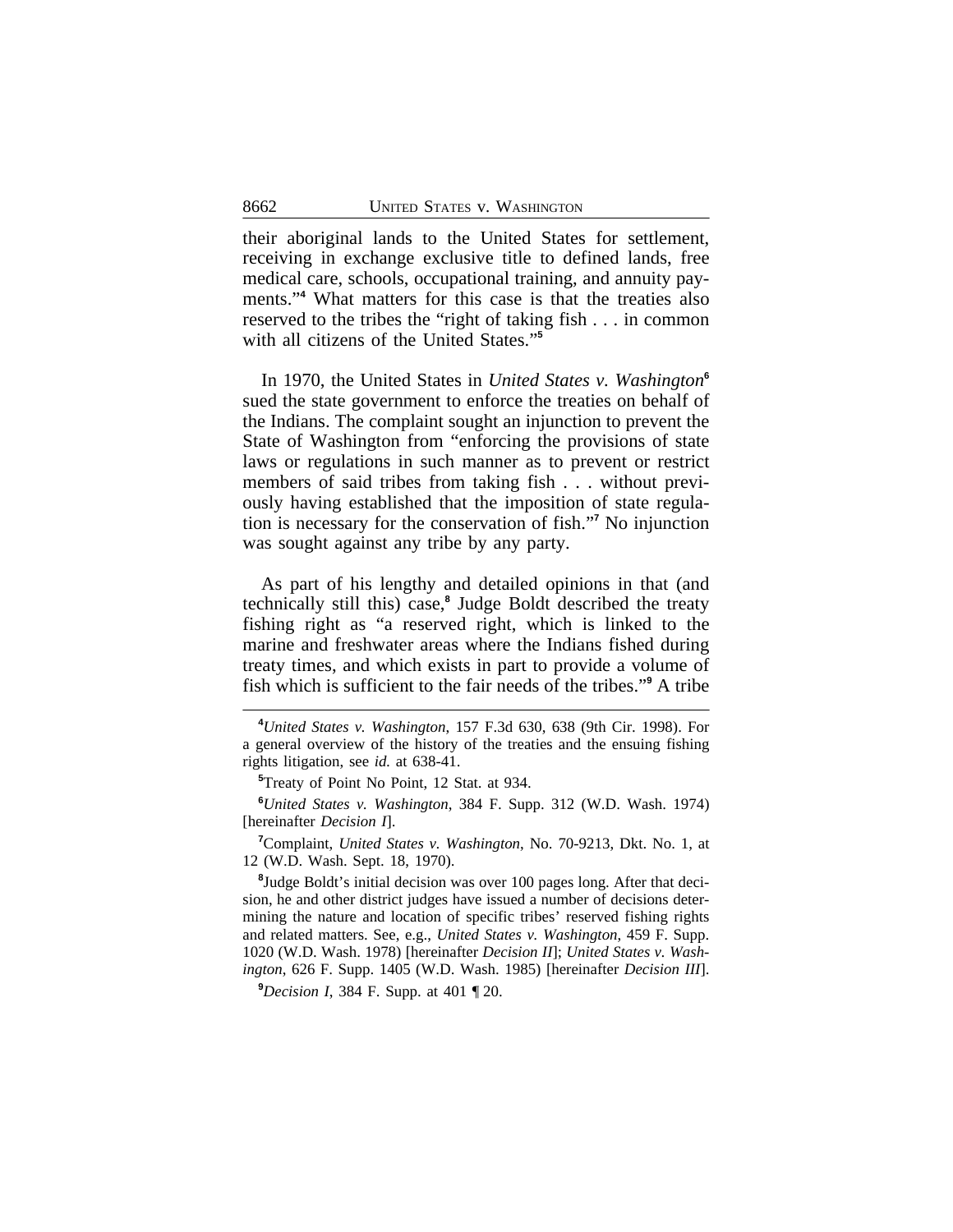has treaty rights at "every fishing location where members of a tribe customarily fished . . . whether or not other tribes then also fished in the same waters." **<sup>10</sup>** The district court has then and subsequently denoted more than 20 tribes' usual and accustomed fishing grounds.**<sup>11</sup>** The adjudicated fishing areas of several tribes overlap.

Judge Boldt determined that the treaties entitled the tribes to roughly 50% of the resources within traditional tribal fisheries. The Supreme Court ultimately affirmed this decision.**<sup>12</sup>** Both the trial court and the Supreme Court disclaimed any responsibility for intertribal allocation of the Indian 50% when the same fishery was shared by multiple tribes. "The court left it to the individual tribes involved to agree among themselves on how best to divide the Indian share of runs that pass through the usual and accustomed grounds of more than one tribe. . . .<sup>"13</sup>

Pursuant to the request of the United States in its initial complaint against the State of Washington,**<sup>14</sup>** the district court retained jurisdiction over "this case for the life of this decree to take evidence, to make rulings and to issue such orders as may be just and proper upon the facts and law in implementation of this decree." **<sup>15</sup>** Judge Boldt set forth the grounds for invoking that jurisdiction:

25. (a) The parties or any of them may invoke the

**<sup>10</sup>***Id.* at 332 ¶ 8.

**<sup>11</sup>***E.g.*, *id.* at 359-82; *Decision II*, 459 F. Supp. at 1049, 1059-60; *Decision III*, 626 F. Supp. at 1441.

**<sup>12</sup>***Washington v. Wash. State Commercial Passenger Fishing Vessel Ass'n*, 443 U.S. 658 (1979).

**<sup>13</sup>***Id.* at 671; *see Decision I*, 384 F. Supp. at 407 ¶ 17, 410 ¶ 12.

**<sup>14</sup>**Complaint, *United States v. Washington*, No. 70-9213, Dkt. No. 1, at 14 (W.D. Wash. Sept. 18, 1970).

**<sup>15</sup>***Decision I*, 384 F. Supp. at 408 ¶ 24.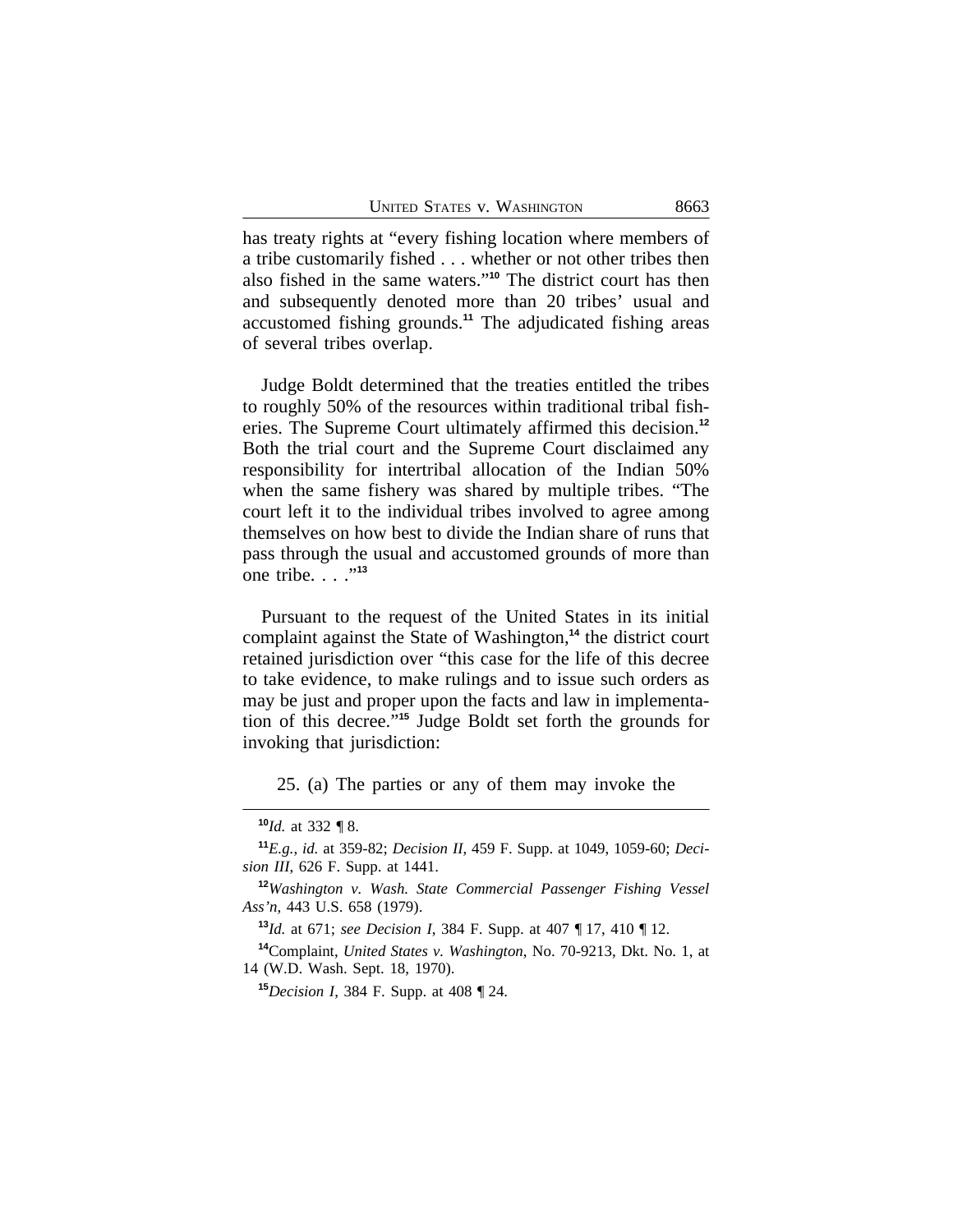continuing jurisdiction of this court in order to determine:

(1) Whether or not the actions, intended or effected by any party (including the party seeking a determination) are in conformity with Final Decision # I or this injunction; . . .

(4) Disputes concerning *the subject matter of this case* which the parties have been unable to resolve among themselves; . . . [and]

(7) Such other matters as the court may deem appropriate.**<sup>16</sup>**

*Decision I* had previously defined the subject matter of the case as the application of the tribes' treaty rights to anadromous fish in Washington waters.**<sup>17</sup>**

To invoke the court's continuing jurisdiction, parties must file "requests for determination," **<sup>18</sup>** which are functionally the same as a complaint, but get two file numbers, the original 1970 number of the treaty case, and an "SP" number to indicate a new subproceeding within that case. This bit of administrative trivia matters, as we shall see, to jurisdiction over the tribes. After *Decision I*, when requests for determination concerning nonanadromous fish and other matters outside the defined subject matter of the case were filed, the court decided that equity favored the consolidation of "matters

**<sup>16</sup>***Id.* at 419 ¶ 25, *as technically modified by* Order Modifying Paragraph 25 of Permanent Injunction, *United States v. Washington*, No. 70-9213, Dkt. No. 13599, at 1-2 (W.D. Wash. Aug. 23, 1993) (emphasis added).

**<sup>17</sup>***Decision I*, 384 F. Supp. at 400 ¶ 7.

**<sup>18</sup>***Id.* at 419 ¶ 25.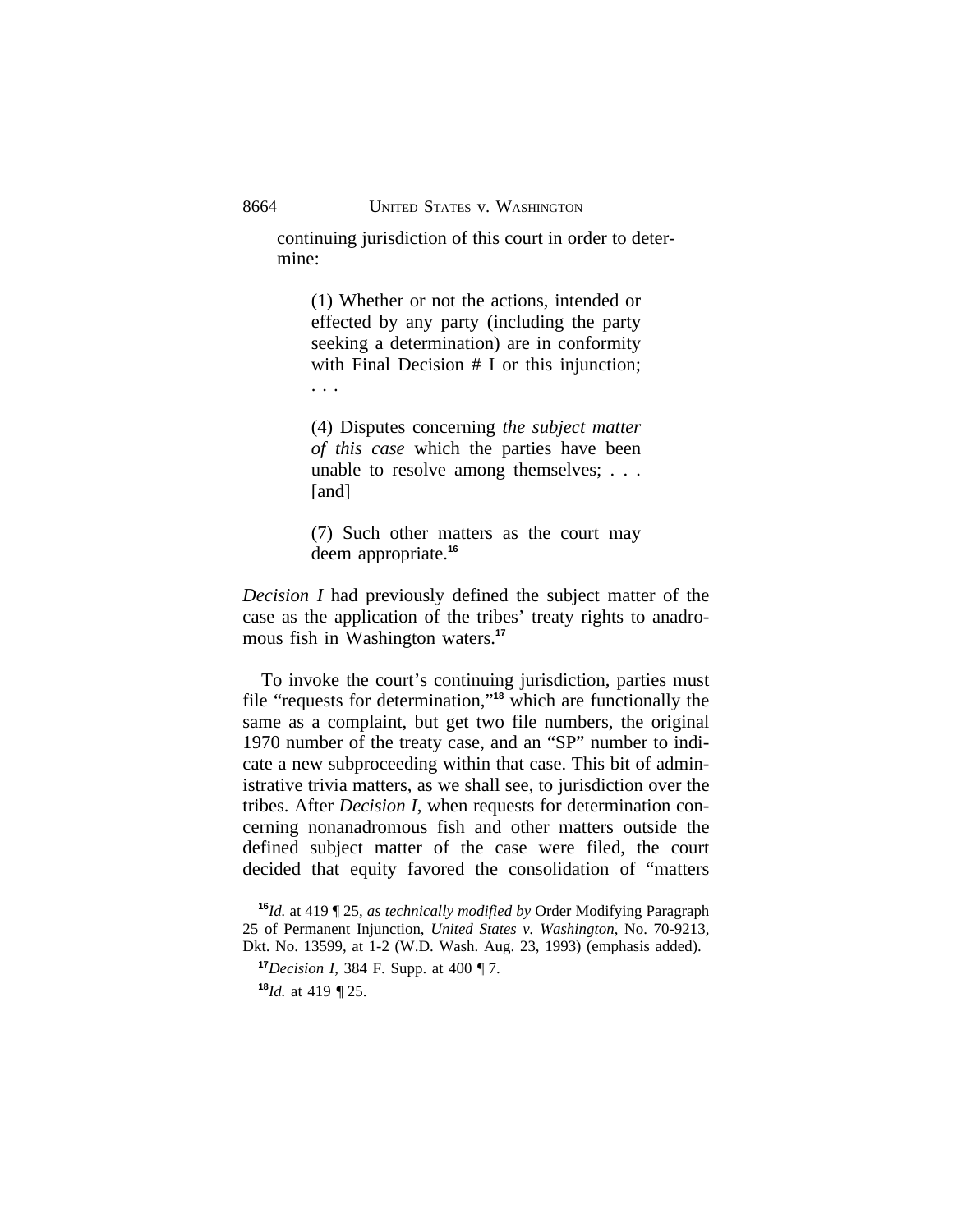related to, but not included within, Final Decision # 1." **<sup>19</sup>** It thus expanded the subject matter of the case. Later, the district court concluded it had jurisdiction over intertribal allocations.**<sup>20</sup>**

In 1981, the Skokomish Indian Tribe requested a determination that it had the primary right to fish in the Hood Canal. The claim for a "primary right" in these cases entails "the power to regulate or prohibit fishing by members of other treaty tribes" with fishing rights in the same territory.**21** Primary right adjudication depends on the historical relationship between tribes at the time of the treaties.**<sup>22</sup>**

Several tribes with pending claims of a right to fish in the Hood Canal objected to Skokomish's claim.**23** Skokomish settled its claims with the Lower Elwha Klallam, Port Gamble S'Klallam, and Jamestown S'Klallam tribes. These 'stipulating parties' entered the Hood Canal Agreement which resolved Skokomish's primary rights claim as well as the territorial claims of Port Gamble and Lower Elwha.**<sup>24</sup>** The Hood Canal Agreement created a joint fishery north of Ayock Point in the Hood Canal where all of the parties "may exercise their respective treaty fishing rights without any limitation or control whatsoever by any of the stipulating parties, except as the stipulating parties may mutually agree by compact or other-

**<sup>19</sup>***Decision II*, 459 F. Supp. at 1048.

**<sup>20</sup>***Decision III*, 626 F. Supp. at 1470-71 ¶ 4 ("This Court's ruling that the question of intertribal allocation is a matter for the tribes rather than the state to resolve prohibits the state from interfering with intertribal allocation but *in no way limits this Court's jurisdiction* over this or any other matter . . . .") (citations omitted and emphasis added).

**<sup>21</sup>***United States v. Skokomish Indian Tribe*, 764 F.2d 670, 671, 674 (9th Cir. 1985) (affirming Skokomish's primary right claim against the Suquamish tribe).

**<sup>22</sup>***United States v. Lower Elwha Tribe*, 642 F.2d 1141, 1143 (9th Cir. 1981); *Decision III*, 626 F. Supp. at 1531 ¶ 97.

**<sup>23</sup>***See Decision III*, 626 F. Supp. at 1468.

**<sup>24</sup>***Id.*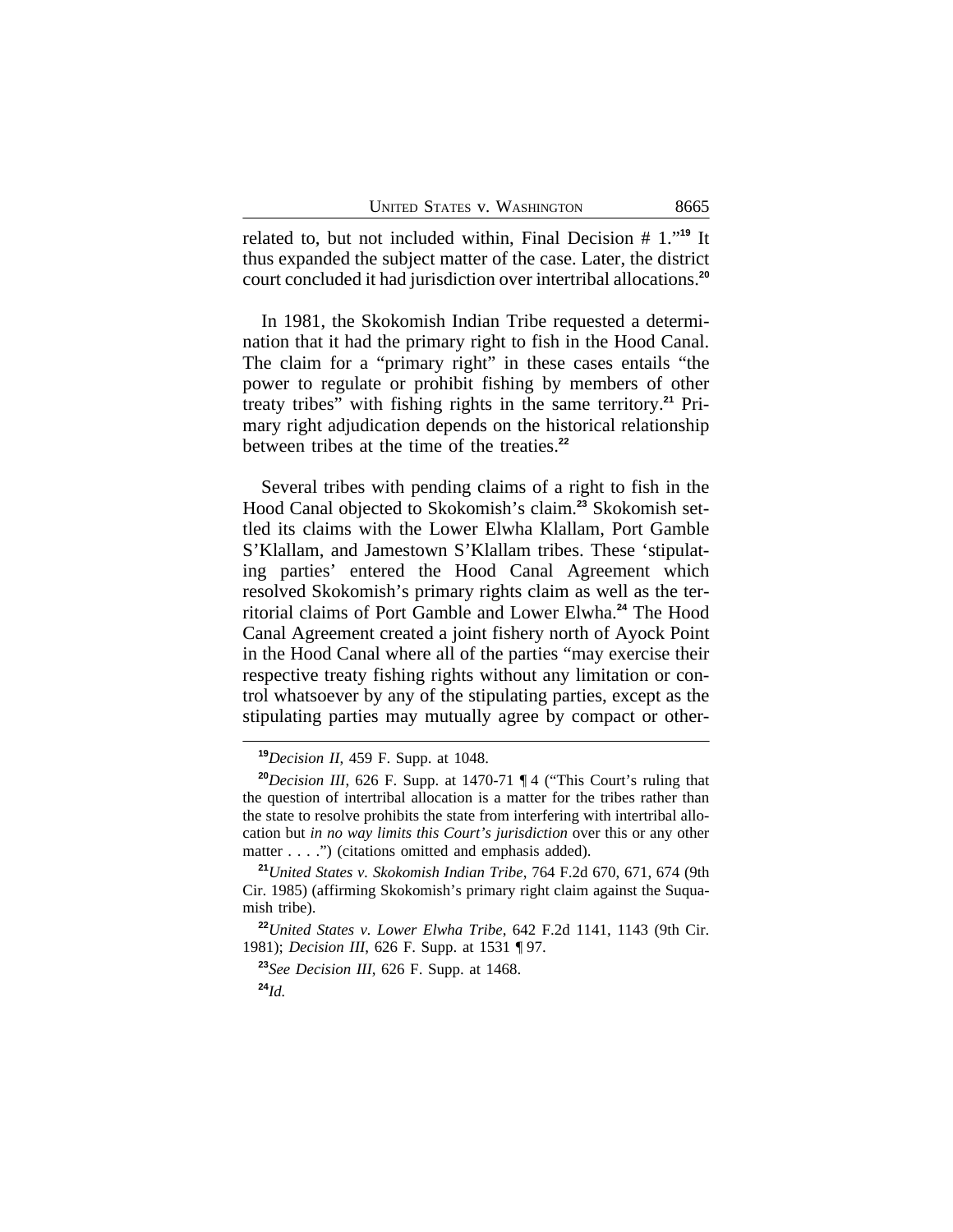wise. The Skokomish Tribe specifically agrees that it will not . . . seek to exercise its primary right on Hood Canal north of Ayock Point . . . ." **25**

After the Hood Canal Agreement, the stipulating parties managed their joint fishery together through the Point No Point Treaty Council. They entered into successive Off-Reservation Fisheries Management Compacts. The 1999 Compact was the last agreement. This scheme for resolution of disputes among the tribes eventually dissolved. Skokomish and the Lower Elwha Klallam Tribe withdrew from the Point No Point Treaty Council in 2003 and 2004, respectively. The tribes could no longer reach an agreement on the intertribal allocation of the joint fishery north of Ayock Point.

Skokomish unilaterally issued a harvest plan for 2004-05, allocating to itself certain percentages of the Indian share.**<sup>26</sup>** Port Gamble and Jamestown filed a request for determination that Skokomish violated the Hood Canal Agreement.**27** Skokomish filed a counter-request**28** seeking an equitable allocation of the joint fishery in order to prevent a 'race fishery' from interfering with its ability to manage its fishery and meet tribal needs. Its request acknowledged that it was harvesting the same amount of fish as before. The district court bifurcated the two claims. This appeal concerns Skokomish's counter-request for an equitable allocation, which Lower Elwha supported.

The district court granted the Port Gamble and Jamestown Tribes' motion to dismiss. The district court held that "[t]he dispute here does not arise from the Hood Canal Agreement, and it cannot be settled by looking to its terms. Instead, the

**<sup>28</sup>**Functionally the same as a counterclaim.

**<sup>25</sup>***Id.* at 1469.

**<sup>26</sup>***See United States v. Washington*, 393 F. Supp. 2d 1089, 1092-93 (W.D. Wash. 2005).

**<sup>27</sup>***Id.*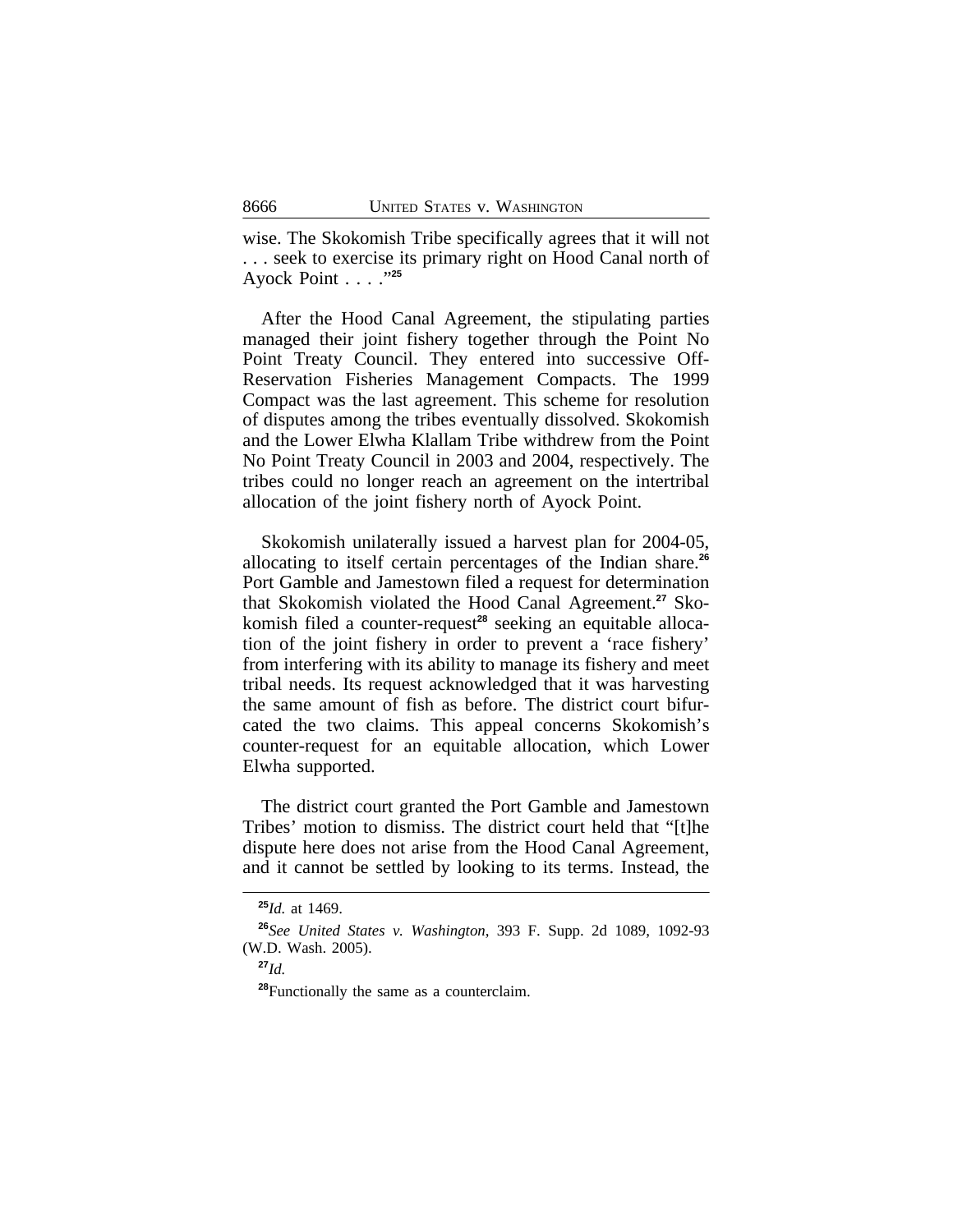Skokomish are asking the court to bypass the Agreement and create an allocation for the parties because they cannot agree among themselves as required by the Agreement." The court noted that nothing in the agreement "empowers the court to allocate harvest shares in the absence of the agreement of the parties." The provision in Judge Boldt's decree retaining jurisdiction for "[d]isputes concerning the subject matter of this case which the parties have been unable to resolve among themselves," did not apply because "[t]he subject matter of this case is treaty fishing rights, not the equitable rights of any one tribe to harvest a certain allocation of fish . . . . Nowhere in these decisions is there a finding that inter-tribal allocation (as opposed to allocation between treaty- and non-treaty fishermen) is the subject matter of this case." As for the catch-all language in Judge Boldt's order, "[s]uch other matters as the court may deem appropriate," "[t]his is a discretionary section, and . . . the Court does not deem it appropriate to take jurisdiction of this matter." Because the request for allocation did not fall within the purposes of enforcing the treaty or the Hood Canal Agreement, and neither provided for court allocation if the tribes could not agree among themselves, the court exercised its discretion to refrain from granting equitable relief. Though we do not reach, or rule upon, all the conclusions of the district court and the challenges to them, we conclude that dismissal was proper, and affirm.

## II. Analysis.

We may affirm the dismissal on any ground supported by the record.**<sup>29</sup>** We do so on the ground that the Skokomish Tribe has not pleaded facts that would entitle it to application of the doctrine of equitable apportionment. Because dismissal was proper on this ground, and our precedents compel us to conclude that the district court had jurisdiction,**<sup>30</sup>** we need not consider the remaining issues.

**<sup>29</sup>***Aronson v. Resolution Trust Corp.*, 38 F.3d 1110, 1112 (9th Cir. 1994).

**<sup>30</sup>***E.g.*, *Muckleshoot Tribe v. Lummi Indian Tribe*, 141 F.3d 1355, 1357 (9th Cir. 1998); *United States v. Lower Elwha Tribe*, 642 F.2d 1141, 1143-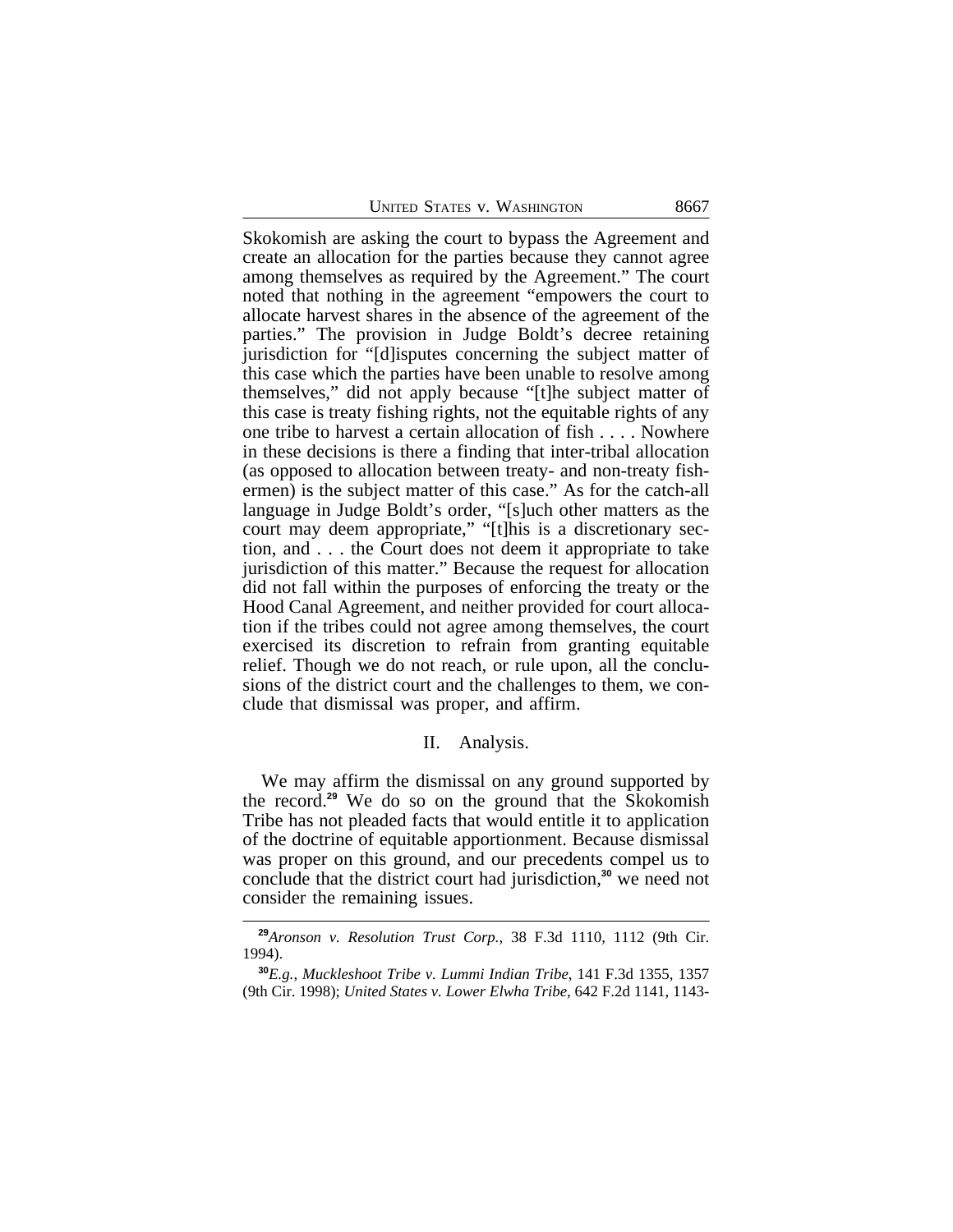**[1]** This claim by one tribe against others to allocate fish is, as the district court said, far afield from the treaty dispute between the United States on behalf of the Indian tribes and the State of Washington in which the underlying decree issued, and is not an interpretation of the Hood Canal Agreement. There is no treaty and no agreement of any kind between the tribes to be construed and applied. The claim is more analogous to a claim for equitable allocation of fish between states, which the Supreme Court confronted in *Idaho ex rel. Evans v. Oregon*. **<sup>31</sup>** In that case, the State of Idaho sought apportionment of anadromous fish between itself, Oregon, and Washington. The Court held that "the doctrine of equitable apportionment is applicable to this dispute." **<sup>32</sup>** Such "apportionment is based on broad and flexible equitable concerns rather than on precise legal entitlements." **33**

**[2]** When one state seeks equitable apportionment against another under the doctrine of equitable apportionment, the Court held that it "must prove by clear and convincing evidence some real and substantial injury or damage." **<sup>34</sup>** In *Idaho ex rel. Evans*, the Court declined to exercise its equitable jurisdiction to make an apportionment, because Idaho had not proved "that Oregon and Washington are now injuring Idaho by overfishing the Columbia or that they will do so in the future."**<sup>35</sup>** The Court concluded that, "[a]lthough it is possible

**<sup>31</sup>**462 U.S. 1017 (1983).

**<sup>32</sup>***Id.* at 1024.

**<sup>33</sup>***Id.* at 1025.

**<sup>34</sup>***Id.* at 1027.

**<sup>35</sup>***Id.* at 1028; *see also id.* at 1028 n.12 (stating that "the Court must look to factors such as disproportionate reductions in Idaho's normal harvest, or reductions in the total fish in the runs" in order to establish "the need for a decree").

<sup>44 (9</sup>th Cir. 1981), *aff'g Decision II*, 459 F. Supp. at 1066-68 (determining the primary right claims of the Makah and Lower Elwha Klallam Tribes, and stating that if disputes concerning their joint fishery should be referred to the Northwest Indian Fisheries Commission, whose decision "may be reviewed by the court").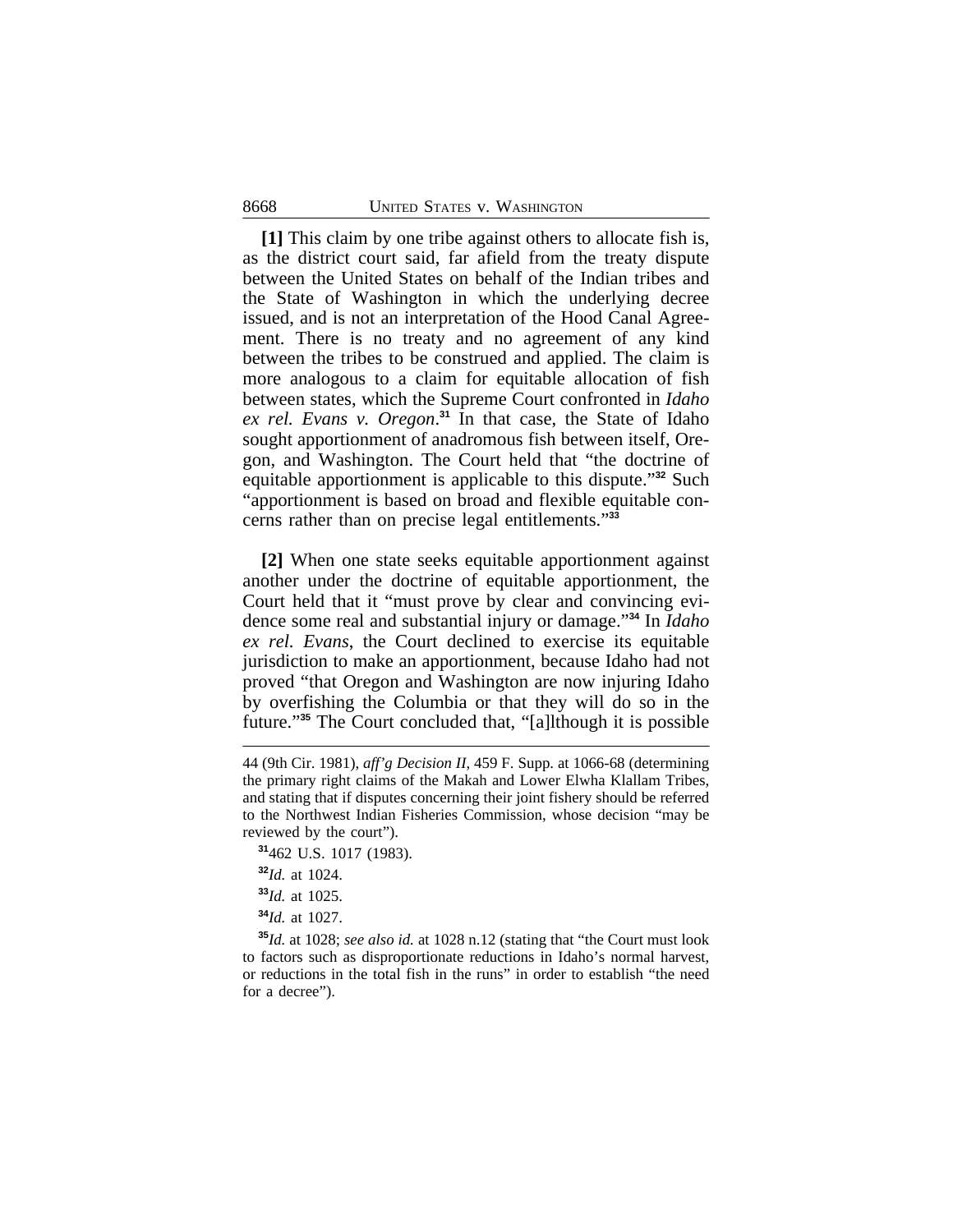that Washington and Oregon will mismanage this resource in the future, Idaho has not carried its burden of demonstrating a substantial likelihood of injury." **36**

This high burden for pleading and proof differs from ordinary standing doctrine, because suits between sovereigns require restraint by the courts, and because equitable remedies are discretionary. The Supreme Court has long held that "[t]he governing rule is that this Court will not exert its extraordinary power to control the conduct of one State at the suit of another, unless the threatened invasion of rights is of serious magnitude and established by clear and convincing evidence." **37**

[3] Like states, Indian tribes are sovereign entities, albeit, "domestic dependent" sovereigns.**38** We held in *Moore v. Nelson***<sup>39</sup>** that, under *Santa Clara Pueblo v. Martinez*, **<sup>40</sup>** "[t]he same considerations of federal non-interference in the affairs of other sovereigns that influenced us in *Edmunds* [to limit habeas review of state convictions] apply to our review of the actions of Indian tribes." **41**

**[4]** The district court properly dismissed the Skokomish tribe's claim for equitable apportionment, because even accepting that the tribe could prove what it pleaded, that would not "prove by clear and convincing evidence some real and substantial injury or damage." The Skokomish tribe pleaded that "[f]rom 1976 *through the present*, Skokomish has and *continues* to harvest up to 90% of certain species of the Hood Canal finfish fishery . . . . [and] up to 80% of certain

**<sup>36</sup>***Id.* at 1029.

**<sup>37</sup>***Connecticut v. Massachusetts*, 282 U.S. 660, 669 (1931).

**<sup>38</sup>***Cherokee Nation v. Georgia*, 30 U.S. (5 Pet.) 1, 17 (1831).

**<sup>39</sup>**270 F.3d 789, 791 (9th Cir. 2001).

**<sup>40</sup>**436 U.S. 49, 62-63 (1978).

**<sup>41</sup>***Moore*, 270 F.3d at 791 (discussing *Edmunds v. Won Bae Chang*, 509 F.2d 39, 41 (9th Cir. 1975)); *see also Solomon v. Interior Regional Hous. Auth.*, 313 F.3d 1194, 1200 (9th Cir. 2002).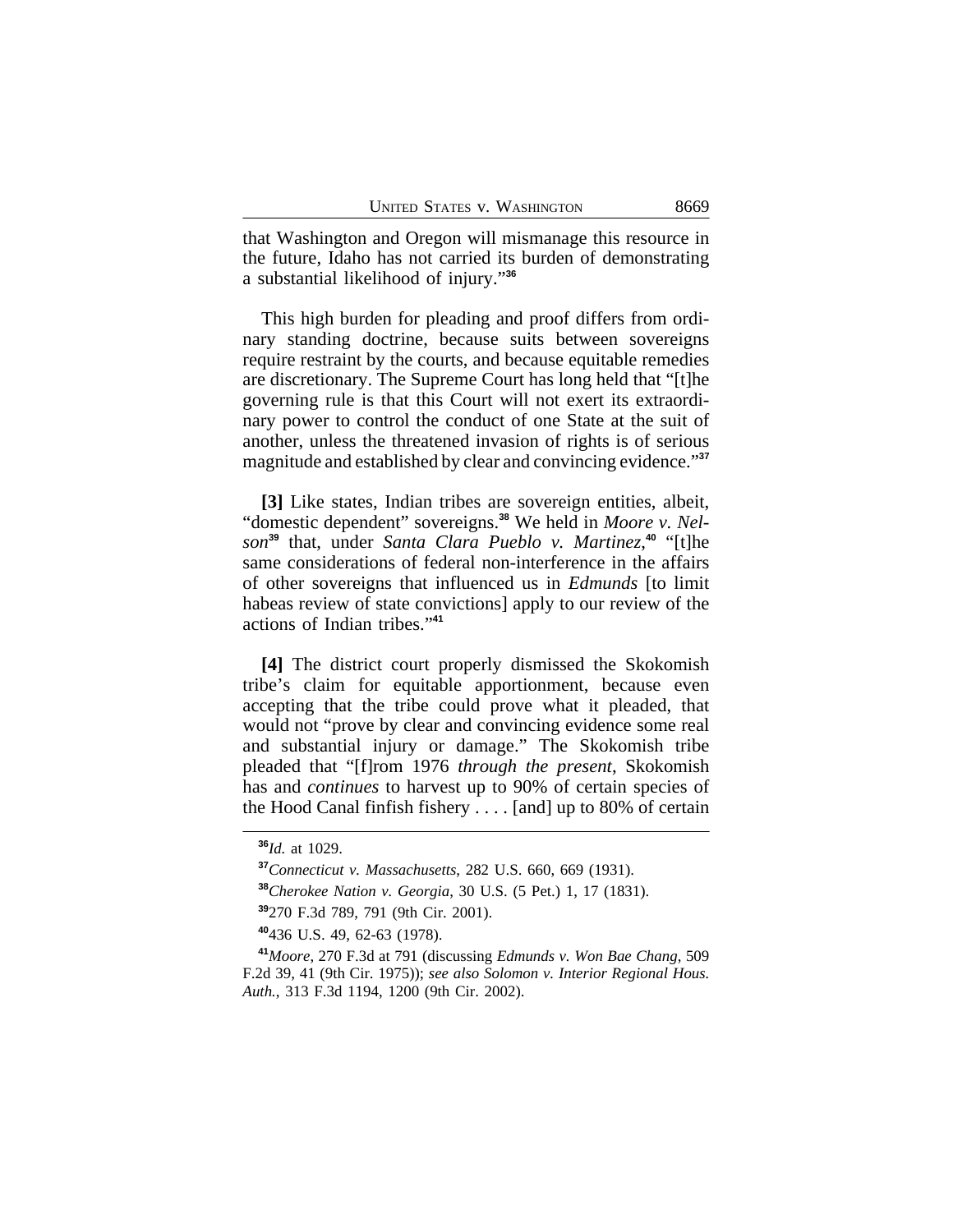species of shellfish." The tribe does not plead any impingement on its ability to obtain whatever fish it claims under the treaty. All it alleges is that if the court does not make an equitable allocation, its "share will remain uncertain" and other tribes with greater rights in other areas may at some time impinge on Skokomish's fishery.

**[5]** Intertribal allocations of the fisheries have historically been a matter for the tribes to resolve amongst themselves, as sovereigns.**<sup>42</sup>** The Hood Canal Agreement was just such an act. For that reason, both the trial court and the Supreme Court in this case disclaimed any responsibility for allocating the tribal portion of fisheries shared by multiple tribes.**<sup>43</sup>** Assuming that our precedents are correct in holding that the district court has jurisdiction to make these allocations, it nevertheless retains its discretion under the equitable allocation doctrine to decline to do so. As in the *Idaho ex rel. Evans* case, nothing has happened to the Skokomish that would justify the exercise of jurisdiction in the face of the high fence the Court has erected against its exercise.**<sup>44</sup>** The Skokomish tribe pleads no "real and substantial injury or damage." And Skokomish pleads that it is taking as much fish now as in the past.

The Skokomish Tribe has argued that if it cannot obtain allocations from the district court, then there may be a race for the fish among the tribes, and there will be no way to regulate the race. The need for equitable allocation in this case, it

**<sup>42</sup>***See, e.g.*, *United States v. Lower Elwha Tribe*. 642 F.2d 1141, 1143- 44 & n.4 (9th Cir. 1981); *Decision III*, 626 F. Supp. at 1490-91 ¶¶ 355-57, 1528 ¶¶ 362-67.

**<sup>43</sup>***See Wash. State Commercial Passenger Fishing Vessel Ass'n*, 443 U.S. at 671; Decision I, 384 F. Supp. at 407 ¶ 17, 410 ¶ 12. *But see Decision III*, 626 F. Supp. at 1470-71 ¶ 4.

**<sup>44</sup>***See Idaho ex rel. Evans*, 462 U.S. at 1028 n.12 (stating that "the Court must look to factors such as disproportionate reductions in Idaho's normal harvest, or reductions in the total fish in the runs" in order to establish "the need for a decree")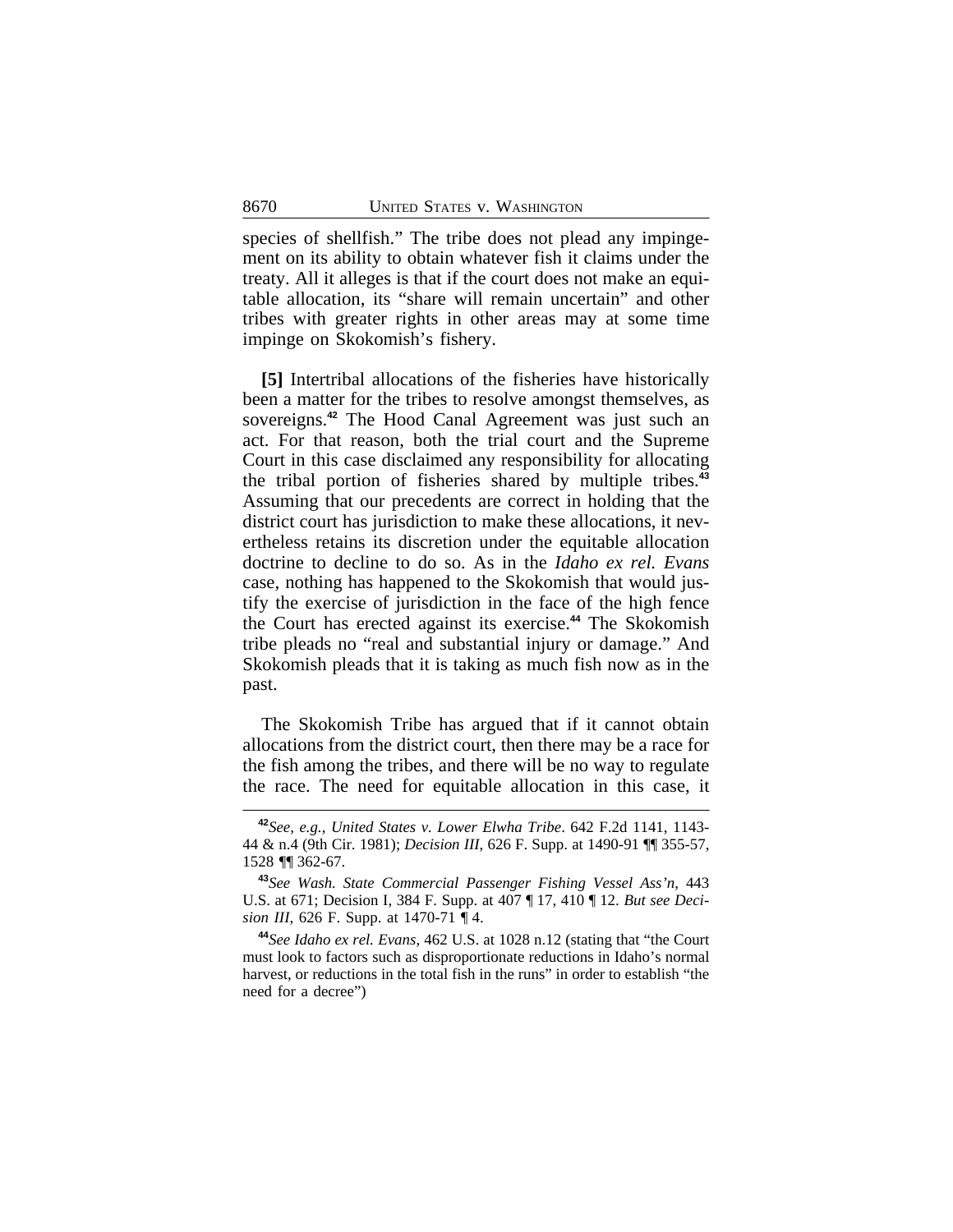argues, arises from the sovereign immunity of the tribes. Were it to file a new lawsuit, instead of hanging onto the coattails of the 1970 case enforcing the tribes' treaty rights against the State of Washington, then, Skokomish argues, any tribe it sued could assert its sovereign immunity against suit. That may be so. But not all problems have judicial solutions. And for disputes among Indian tribes, there is something to be said for a private dispute resolution procedure among themselves, such as the Point No Point Treaty Council or the Northwest Indian Fisheries Commission, because of their greater familiarity with and sensitivity to the details of the problem and any cultural factors that may bear on the solution, if there is one.**<sup>45</sup>**

We are puzzled, but need not reach the question, about why the equitable decree in this case remains in force at all. The point of the lawsuit the United States filed was to protect Indian treaty rights from state infringement, not to sort out competing tribal claims. That goal was achieved,**<sup>46</sup>** and has nothing to do with the continuing exercise of jurisdiction as far as we can tell from the record. The goal of "provid[ing] a volume of fish sufficient to the fair needs of the tribes" **47** seems similarly to have been achieved, as this dispute demonstrates.**<sup>48</sup>**

**<sup>47</sup>***Decision I*, 384 F. Supp. at 401 ¶ 20.

**<sup>48</sup>***See also* Wash. Dep't of Fish & Wildlife, *2008-9 Co-Managers' List of Agreed Fisheries*, http://wdfw.wa.gov/fish/tribal/2008-09agreement.pdf (Apr. 17, 2008) (describing allocation of fisheries for the 2008-09 harvest).

**<sup>45</sup>***Cf. Santa Clara Pueblo v. Martinez*, 436 U.S. 49, 59, 72 (1978) (expressing the need for caution before subjecting disputes arising between Indians to a federal forum).

**<sup>46</sup>***See Puget Sound Gillnetters Ass'n v. Moos*, 603 P.2d 819, 822-824 (Wash. 1979) (overruling past Washington Supreme Court decisions which had precluded Washington agencies' attempts at compliance with the decree, and recognizing that the agencies have the authority to manage the fishery in a manner that gives full force and effect to the treaty rights of the Indians).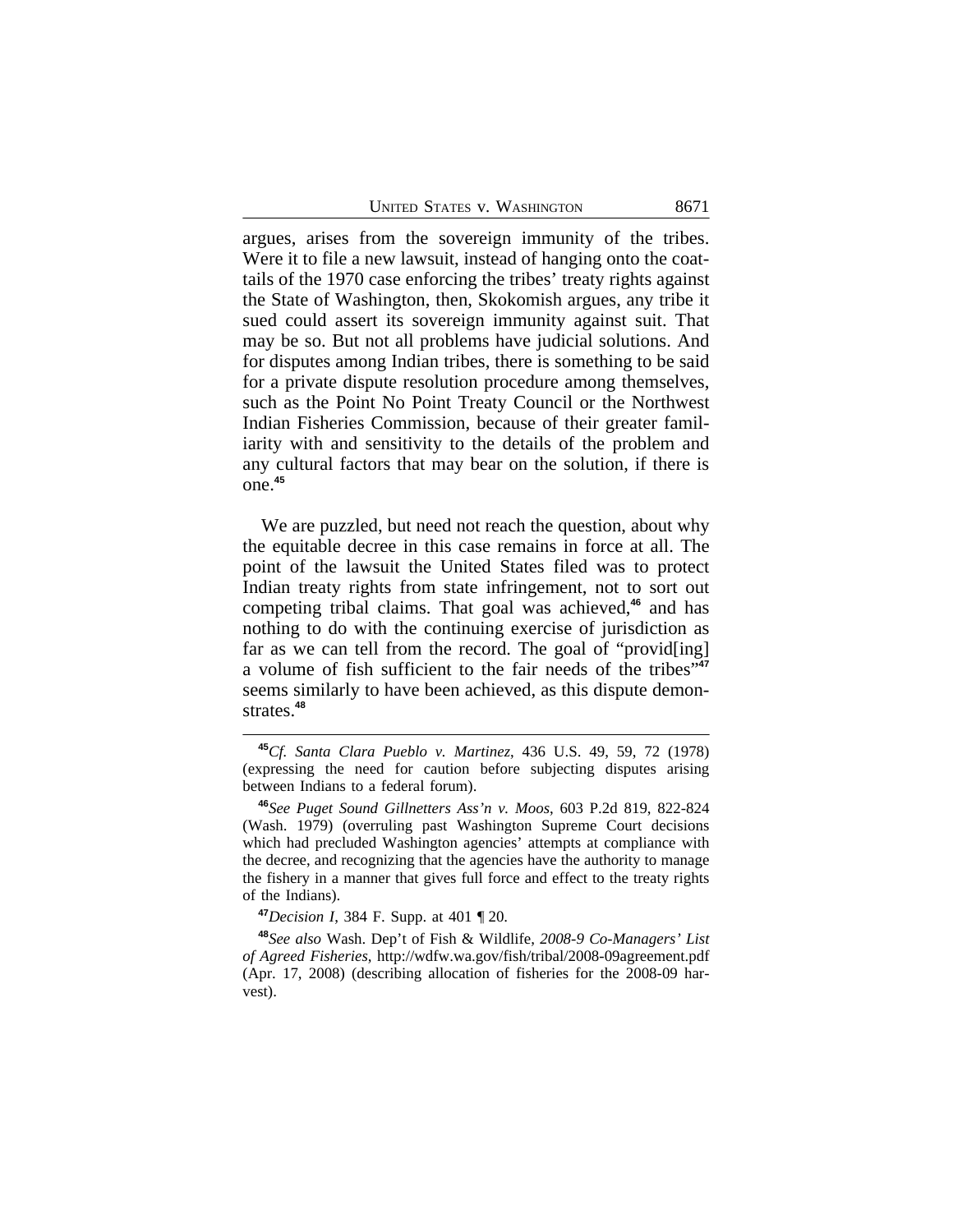The original injunction, entered 35 years ago, was intended to resolve the treaty right fishing disputes once and for all.**<sup>49</sup>** Yet this case has become a Jarndyce and Jarndyce, with judges dying out of it and whole Indian tribes being born into it.**<sup>50</sup>** The district court accurately stated fifteen years ago that "the court has become a regulatory agency perpetually to manage fishing." Judges in the Western District of Washington have now been regulating fishing in the Puget Sound for 35 years, with the aid of a Fishery Advisory Board that the court created.**<sup>51</sup>** The Constitution does not establish the district courts as permanent administrative agencies.

**[6]** Now that treaty enforcement is no longer at issue, it is hard to see why the court still displaces state and federal fish management agencies. As the Supreme Court held in *Frew v. Hawkins*, "[t]he federal court must exercise its equitable powers to ensure that when the objects of the decree have been attained, responsibility for discharging the State's obligations is promptly returned to the State and its officials." **<sup>52</sup>** The Court

**<sup>50</sup>***See United States v. Washington*, 394 F.3d 1152 (9th Cir. 2005) (allowing the Samish tribe to reopen previous proceedings finding that it lacked a treaty right due to its federal recognition as a tribe); Charles Dickens, *Bleak House* 3 (1853) ("Jarndyce and Jarndyce drones on. This scarecrow of a suit has, in course of time, become so complicated, that no man alive knows what it means. The parties to it understand it least; but it has been observed that no two Chancery lawyers can talk about it for five minutes, without coming to a total disagreement as to all the premises. Innumerable children have been born into the cause; innumerable young people have married into it; innumerable old people have died out of it."). *Compare McDonnell Douglas Corp. v. United States*, No. 2007-5111, 2009 WL 1515777, at \*1 (Fed. Cir. June 2, 2009) (calling an 18 year old case an "American version of *Jarndyce and Jarndyce*").

**<sup>51</sup>***See Decision II*, 459 F. Supp. at 1061-63.

**<sup>52</sup>***Frew v. Hawkins*, 540 U.S. 431, 442 (2004); *see also Labor/Cmty. Strategy Ctr. v. L.A. County Metro. Transp. Auth.*, 564 F.3d 1115, 1123

**<sup>49</sup>***See Decision I*, 384 F. Supp. at 330 ("The ultimate objective of this decision is to determine every issue of fact and law presented and, at long last, thereby finally settle, either in this decision or on appeal thereof, as many as possible of the divisive problems of treaty right fishing which for so long have plagued all the citizens of this area, and still do.").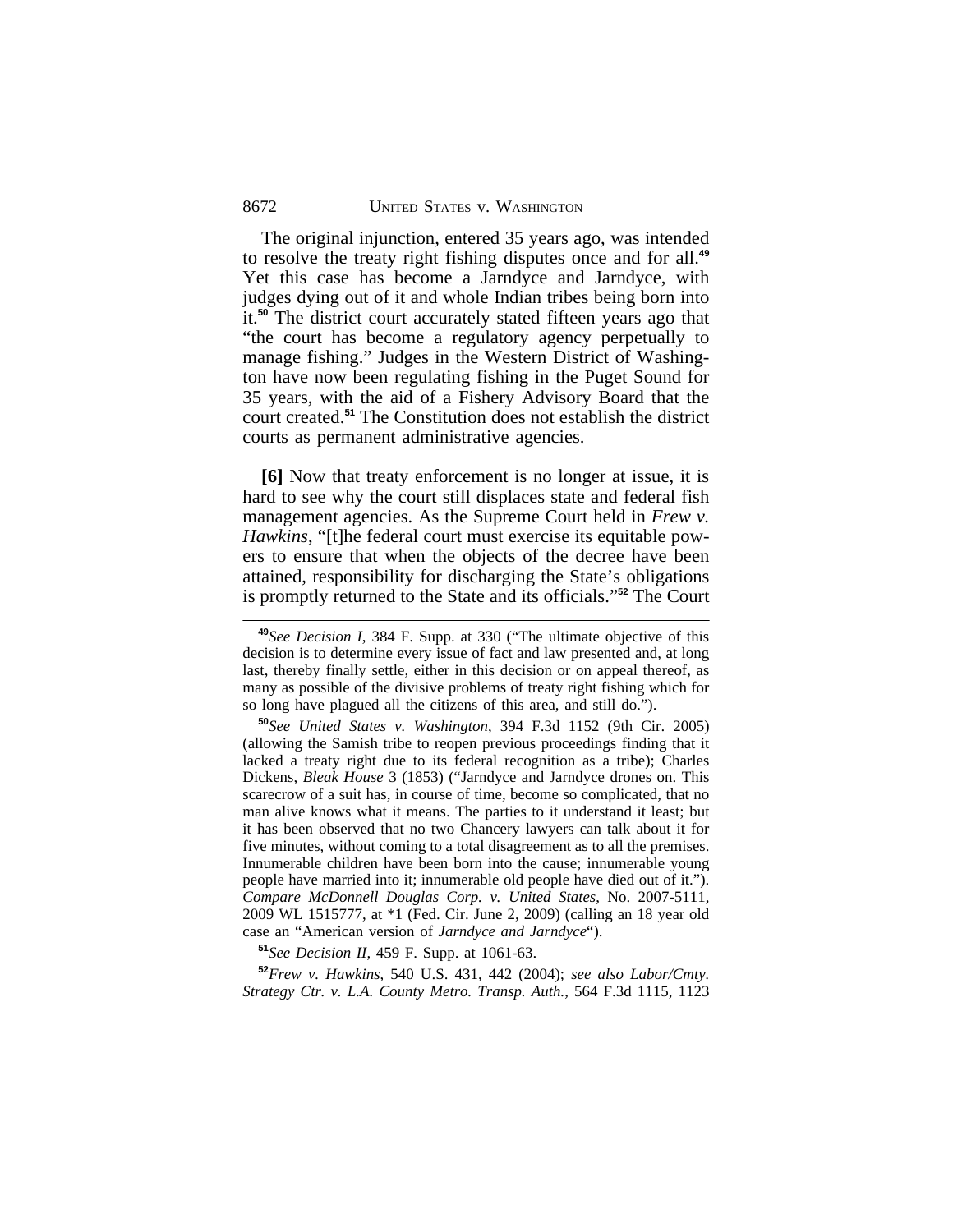has repeatedly reminded us that institutional reform injunctions were meant to be temporary solutions, not permanent interventions, and could be kept in place only so long as the violation continued.**<sup>53</sup>** Most recently, the Court stated this term that "[i]f a durable remedy has been implemented, continued enforcement of the order is not only unnecessary, but improper."**<sup>54</sup>** No one alleges that the State of Washington's violations of the Indian tribes' treaty rights continue.

In *Freeman v. Pitts*, the Court listed several factors to consider in determining whether to modify, withdraw supervision over, or terminate ancient equitable decrees: "whether there has been full and satisfactory compliance with the decree . . . ; whether retention of judicial control is necessary or practicable . . .; and whether the [defendant] has demonstrated . . . its good-faith commitment to the whole of the court's decree and to those provisions of the law . . . that were the predicate for judicial intervention in the first instance." **<sup>55</sup>** *Horne v. Flores*, *Rufo v. Inmates of Suffolk County Jail*, and *Board of Education of Oklahoma City Public Schools v. Dowell* all held that a district court must consider whether the purpose of the decree has been substantially achieved and whether the public interest favors modification or termination.**<sup>56</sup>**

(9th Cir. 2009) ("Our decision is consistent with the principle that federal court intervention in state institutions is a temporary measure and may extend no longer than necessary to cure constitutional violations . . . . In this case, as the district court found, perhaps every last wish and hope of the decree was not achieved, but the decree accomplished its essential purposes and the situation improved greatly.") (citations omitted).

**<sup>53</sup>***Frew*, 540 U.S. at 442; *Missouri v. Jenkins*, 515 U.S. 70, 87-89, 102 (1995); *Freeman v. Pitts*, 503 U.S. 467, 489-92 (1992); *Rufo v. Inmates of Suffolk County Jail*, 502 U.S. 367, 380-93 (1992); *Bd. of Educ. of Okla. City Pub. Schs. v. Dowell*, 498 U.S. 237, 247-48 (1991).

**<sup>54</sup>***Horne v. Flores*, No. 08-289, slip op. at 13 (U.S. June 25, 2009).

**<sup>55</sup>***Freeman*, 503 U.S. at 491.

**<sup>56</sup>***Horne*, No. 08-289, slip op. at 13, *Rufo*, 502 U.S. at 381, 384, 387, 392; *Dowell*, 498 U.S. at 247-49.